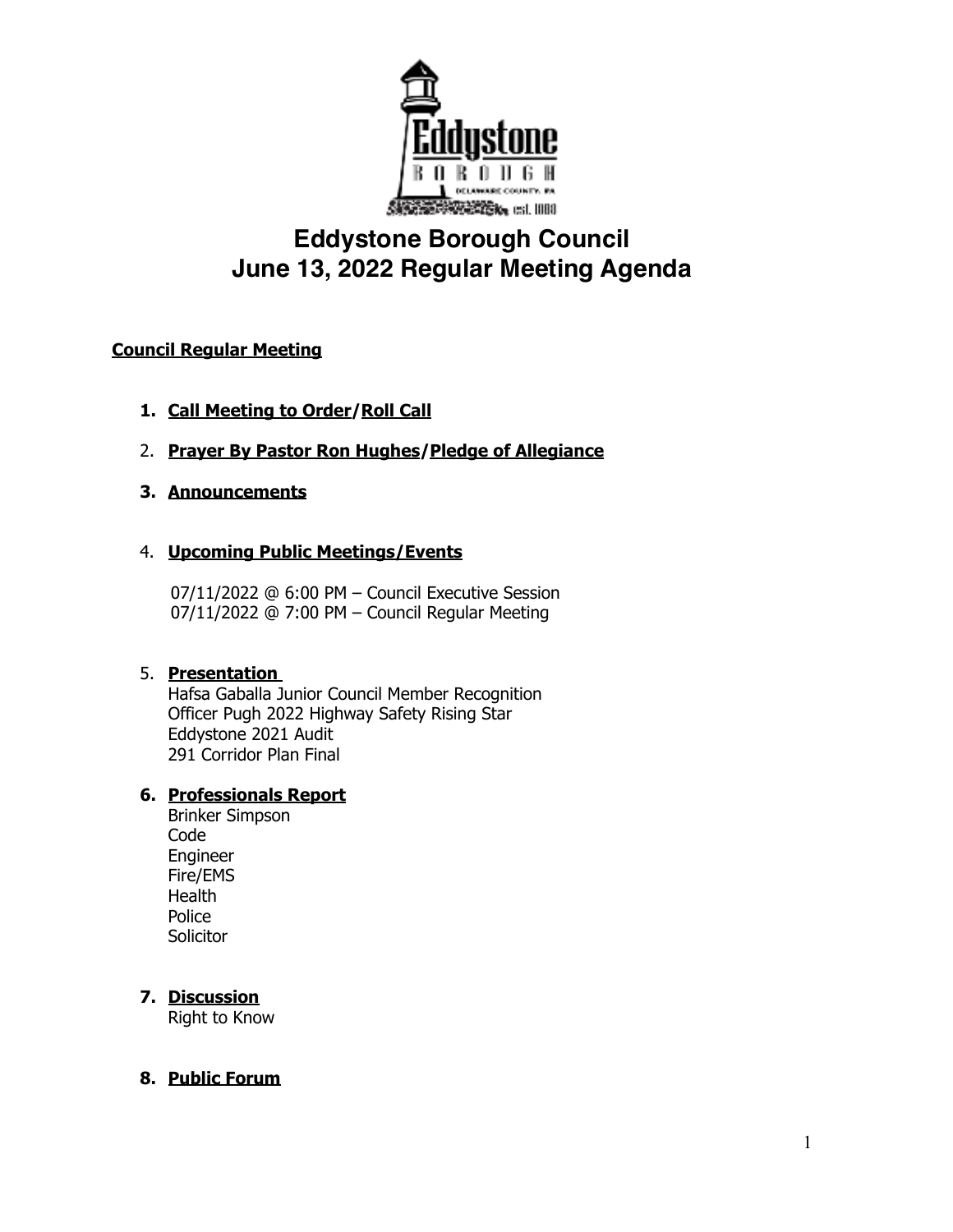

## **Eddystone Borough Council June 13, 2022 Regular Meeting Agenda**

### **9. Action Items:**

**Motion:** Approval of Minutes from Regular Council Meeting (05/09/2022) **Motion:** To approve the Treasurer's Report, including bank reconciliations for the month of May 2022 as presented by Brinker Simpson. **Motion:** To approve the Cash Receipts & Disbursements Journal for the month of May 2022 as presented by Brinker Simpson. **Motion:** To accept the BCO report for the month of May 2022 as presented by John Lyman **Motion:** To accept the Engineer report for the month of May 2022 as presented by Lisa Catania **Motion:** Motion to accept the Fire Report for the month of May 2022 as presented by Fire Chief Allen Reeves **Motion:** To accept the Health Inspection Report for the month of May 2022 as presented by Dawn Jones **Motion:** Motion to accept Police Report for the month of May 2022 as presented by Chief Mokshefsky **Motion:** To approve the repairs to 8<sup>th</sup> Street sidewalks & curbing **Motion:** To approve the 8<sup>th</sup> Street concrete & curbing repair estimate from Michael Criscuolo in the amount of \$10,400.00 **Motion:** To approve the 8<sup>th</sup> Street tree removal and Stump grinding from Jake's Tree Service in the amount of \$2300.00 **Motion:** To approve the new part time hire Chris Ropski up to the current rate of \$15.00 per hour as his 30 day probationary period has been above satisfaction **Motion:** To approve the TAN payoff in the amount of \$301,075.00 **Motion:** To Reimburse General Fund from Alliance Escrow for Engineering Expenses. **Motion:** To approve Resolution 2022-5 Automated Red Light Enforcement (ARLE) Transportation Enhancements Grant Program **Motion:** To direct Civil Service provide Council with eligible police candidates **Motion:** To accept the TPD 291 Corridor Final plan **Motion:** To approve the Civil Action Stipulation Assessment Folio # 18-00-00500-05

## **10.Motion to Adjourn**